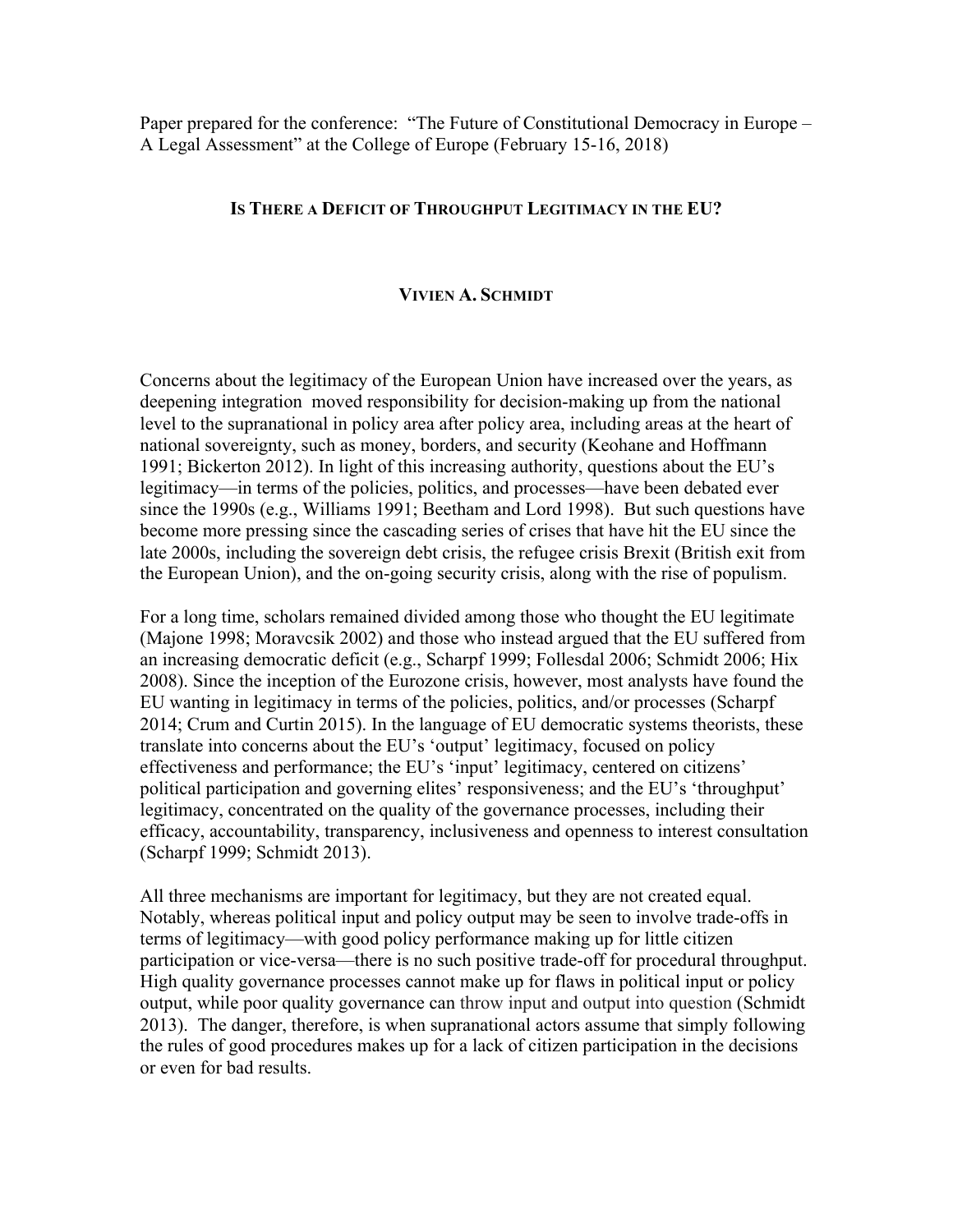But although throughput procedures cannot stand alone, they remain an indispensible component of legitimacy. This is particularly the case for bureaucratic organizations where political input may be far removed from the administrative process, or diffuse, and where policy output is indeterminate, in particular in the short term. What is more, within the rubric of throughput legitimacy, different criteria can come into conflict with one another as well as with input or output legitimacy. Under certain circumstances, for example, transparency, inclusiveness, or openness can serve to undermine procedural accountability and could thereby even negatively affect output performance. Under other circumstances, input, output, and the various criteria of throughput legitimacy may all be mutually reinforcing. So the question is: which circumstances make for potential conflicts in legitimation strategies, which for mutual reinforcement?

This paper focuses on throughput legitimacy, and asks whether the EU suffers from a particular deficit in this area. The paper begins by conceptualizing legitimacy in terms of output, input, and throughput mechanisms. It then focuses in on throughput legitimacy, in order to demonstrate its uses as a concept that covers a range of criteria, including efficacy, accountability, transparency, and inclusiveness and openness. Each of these throughput criteria is defined on its own terms and its distinctiveness delineated also in relationship to other throughput criteria as well as to input and output legitimacy, with illustrations from EU governance.

The contribution of this elaboration of the nature and scope of 'throughput' legitimacy is three-fold. It provides further clarification of the ways in which procedural legitimacy can be theorized and applied in EU Studies. It shows the value-added of using throughput as a concept that covers disparate but interconnected criteria related to procedural legitimacy, to explore both how its various criteria may complement or counter one another and how throughput legitimacy itself may complement or counter (output) performance and (input) politics. Finally, this contribution provides a cautionary note to scholars of EU governance who have increasingly focused on procedural standards of efficacy, accountability, transparency, inclusiveness and openness as ways of improving democratic legitimacy. The 'democratic' in legitimacy refers mainly to the political. Although effective performance and accountable and accessible procedures are necessary, they are not sufficient.

#### *Conceptualizing Legitimacy in terms of Output, Input, and Throughput*

There are many different theoretical approaches to legitimacy. These generally run the gamut from normative theories that define the expected criteria a democratic political system would need to fulfill to be considered legitimate to empirical theories that evaluate the extent to which a given democratic political system is considered legitimate. The normative approaches tend to be deductive and often derived from philosophical principles concerned with the public good, political equality, justice, fairness, identity, public discourse, and deliberation (e.g., Beetham and Lord 1998). Such approaches normally set up a range of criteria or standards of evaluation by which to assess public action. The empirical approaches tend to be more inductive and derived from pragmatic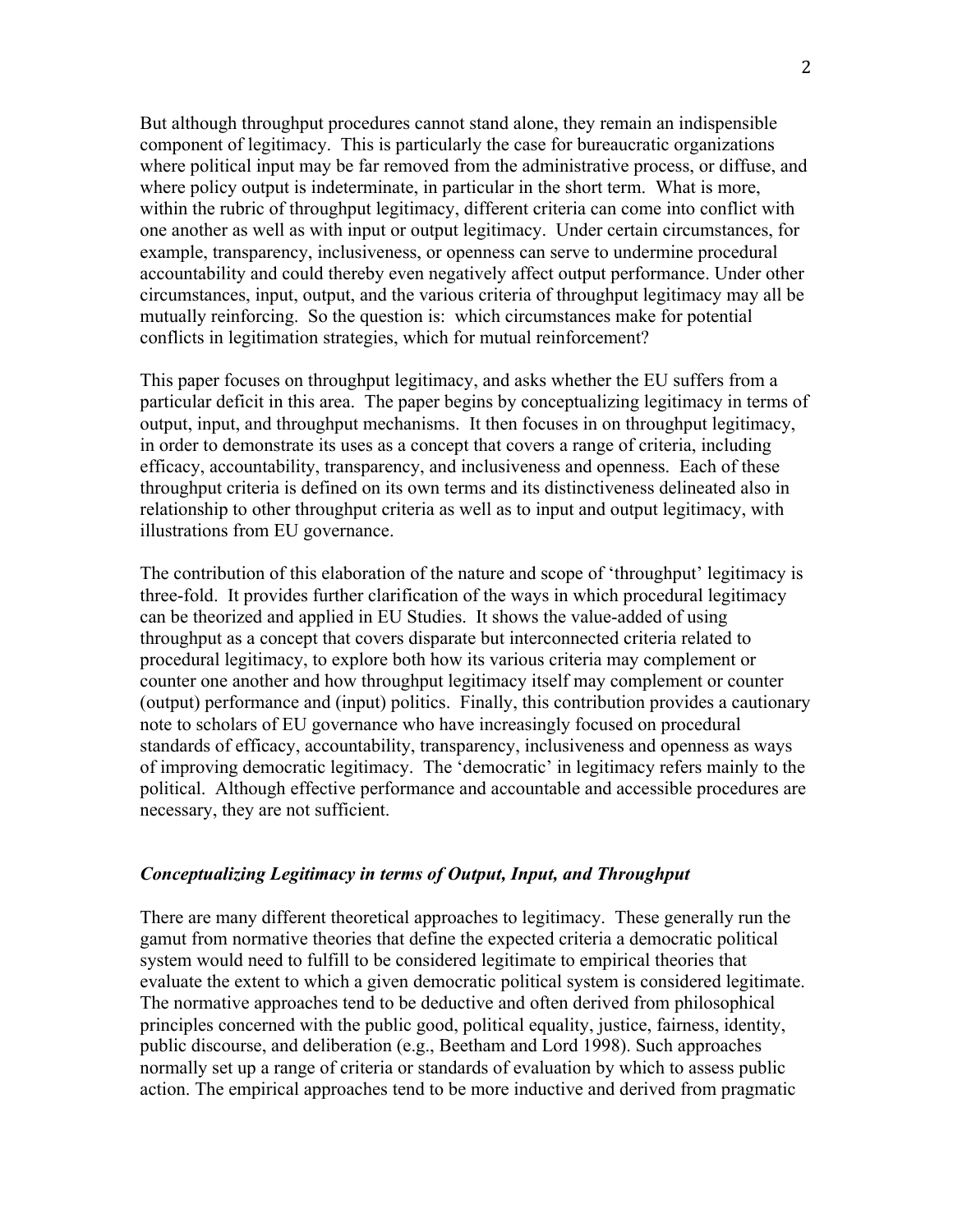questions about such things as elite and mass perceptions of economic performance, political responsiveness, and administrative accountability, as evidenced in opinion polls, voting, and public discourse (e.g., Schmitt and Thomassen 1999; van der Brug and De Vrees 2016). Empirical investigation focuses on citizens' beliefs about legitimacy and on community-based evaluations of public action as well as on the ways in which institutional authorities' actions are legitimated and contested in ways that shape such beliefs (Tallberg and Zürn n/a; Kneip and Merkel n/a).

This paper focuses mainly on a set of concepts that are normative in their criteria for legitimacy but serve at the same time as useful categories for empirical investigation—as will be demonstrated throughout the article via empirical illustrations of the EU in terms of its actual policy performance, citizens' political perceptions, and procedural quality.

We turn for normative definitions of legitimacy to the language and concepts most often used in the EU studies literature, which is found in the political systems theory that builds on the terms of David Easton (1965), as updated and elaborated in particular by Fritz W. Scharpf (1999), and expanded by Schmidt (2013). This approach began by focusing on two legitimizing mechanisms: 'output,' concerned with policy effectiveness and performance, and 'input,' centered on political participation and representation, but more recently has added 'throughput,' focused on the quality of governance processes.

#### **Output and Input Legitimacy**

Output legitimacy describes acceptance of the coercive powers of government so long as their exercise is seen to serve the common good of the polity and is constrained by the norms of the community (Scharpf 1999). This legitimizing mechanism has a long pedigree, taking us back not just to Lincoln's famous phrase about the need to 'govern *for* the people' but to ancient (e.g., Plato and Aristotle) and modern philosophers (e.g., Hobbes and Locke) whose focus long before modern democracy was on the duties and obligations of rulers to govern wisely and well for the good of their people*.* The good of the people, meaning the 'big' goals of output legitimacy, have always been linked to such things as ensuring peace and security, promoting economic prosperity and social wellbeing, guaranteeing political stability and social rights, and building common identity and greater democracy.

Input legitimacy represents the exercise of collective self-government so as to ensure government responsiveness to peoples' preferences, as shaped through political debate in a common public space and political competition in institutions that ensure political officials' accountability via general elections (Scharpf 1999, 2014). This legitimizing mechanism has an equally long pedigree, taking us back to Athenian democracy or to the Roman republic, although it has its greatest elaboration in the work of John Locke and John Stuart Mill or, in another tradition, Jean-Jacques Rousseau. Input legitimacy is at the very basis of democratic systems of representation, and contains expectations related to the principles and practices of political participation and representation, such as free elections, citizens' right to vote, freedom of expression and the press, majority rule with respect for minority rights, and much more. But representation can be understood in two mutually reinforcing ways, in keeping with Abraham Lincoln's conceptualizations of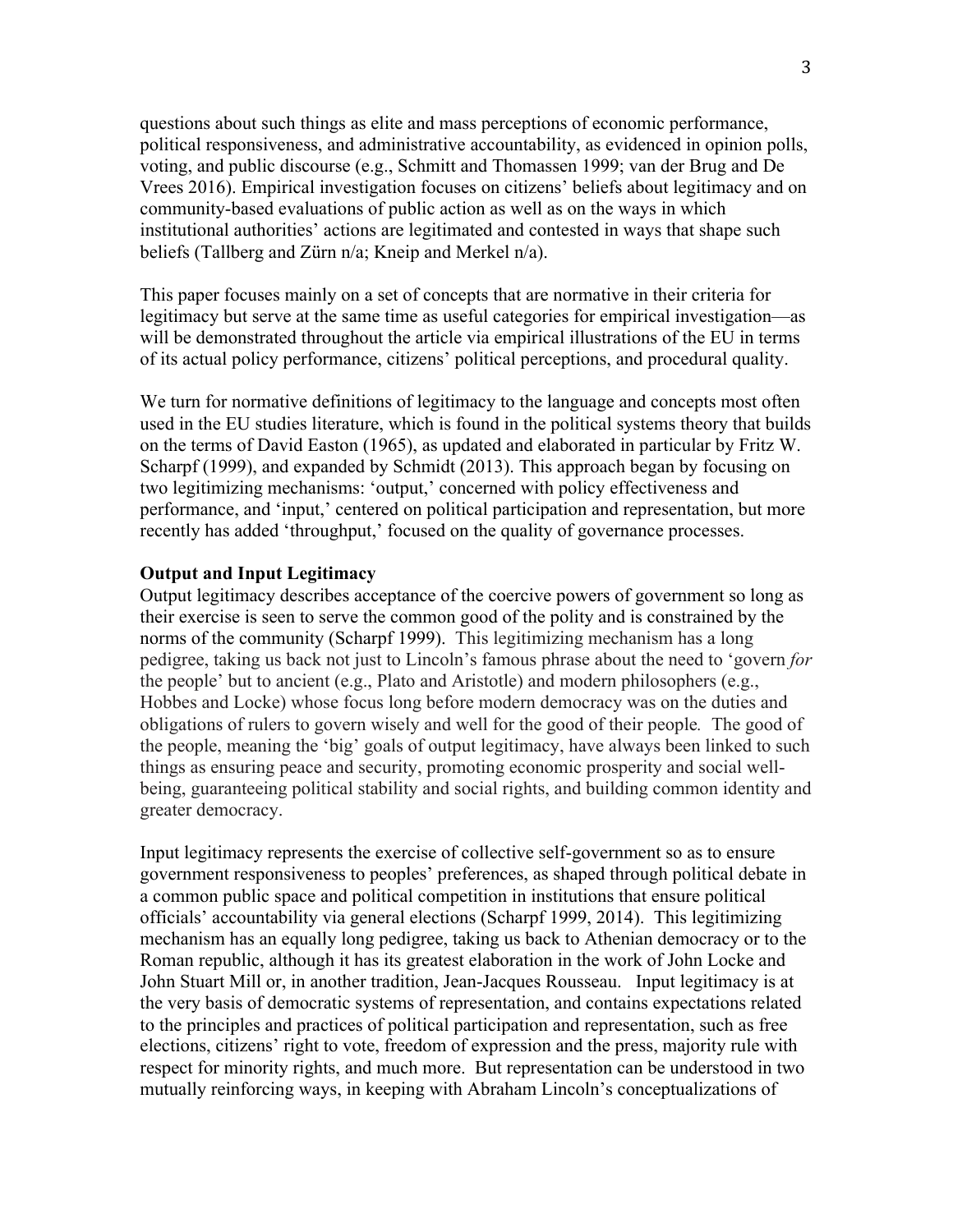'government *of* the people' and 'government *by* the people'. Government *of* the people assumes that the citizens are represented by people like themselves whereas government *by* the people presupposes that citizens elect public officials who govern in their name while expressing their will.

What expressing the will of the people exactly means, however, has been subject to longstanding debate, in particular in light of the dual nature of the role of representatives. Do elected officials represent 'the people' by following their expressed preferences (one way of interpreting government *by* the people) or by doing what they think is right under the circumstances (a way of interpreting government *of* the people). This is another way of stating the tension, theorized by Peter Mair (2013), between political representatives' desire to be responsive to the citizens at the same time that they also need to govern responsibly. And it also points to how closely tied output legitimacy is to input legitimacy, not only with regard to the political representative's choice between being responsive (input) or responsible (output) but also citizens' ability to sanction governments that they deem to have failed to perform responsibly (output) and/or in ways that meet their needs, fit with their values, and respond to their wishes, as expressed in the previous election cycle (input).

#### **Throughput Legitimacy**

To this mix of legitimizing mechanisms, Schmidt (2013) has added a third mechanism, 'throughput,' focused on the quality of the governance processes (see also, e.g., Zürn 2000; Benz and Papadopoulos 2006; Risse and Kleine 2007). This expands on Easton's (1965) original use of the concept, which was limited to bureaucratic practices in the neglected 'black box' of governance, between the input and the output. Throughput legitimacy covers all the governance processes that go on in that black box, including policy formulation and policy implementation, policy coordination and policy evaluation, interest intermediation and consultation, rulemaking and rule adjudication, standardsetting and harmonization, legal assessment and judicial review, and so on. As such, this mechanism encompasses all five criteria generally used to assess procedural quality: the efficacy of the policymaking, the accountability of those engaged in decision-making, the transparency of the information, and the inclusiveness and openness to interest consultation. Such legitimating criteria, grouped under throughput, also have a long history, with efficacy and accountability in particular traceable all the way back to Confucius and forward through Hegel's *Philosophy of Right* and Max Weber's legalrational authority on to the vast public administration literature focused on these issues. In contrast, inclusiveness and openness are often considered in the context of pluralist theories of interest intermediation, and find greatest support from American democratic theorists such as David Truman and Robert Dahl, and more recently from theorists of 'associative democracy' (Cohen and Rogers 1992). This is where a fourth preposition can be added to Abraham Lincoln's original three, such that governing *with* the people is seen to make up for the limits of government '*by, of*, and *for* the people' (Schmidt 2006, p. 35, 2013).

Underpinning these five evaluative criteria of throughput legitimacy are other requirements, including the 'hard' criterion of legality and the 'soft' criterion of trust.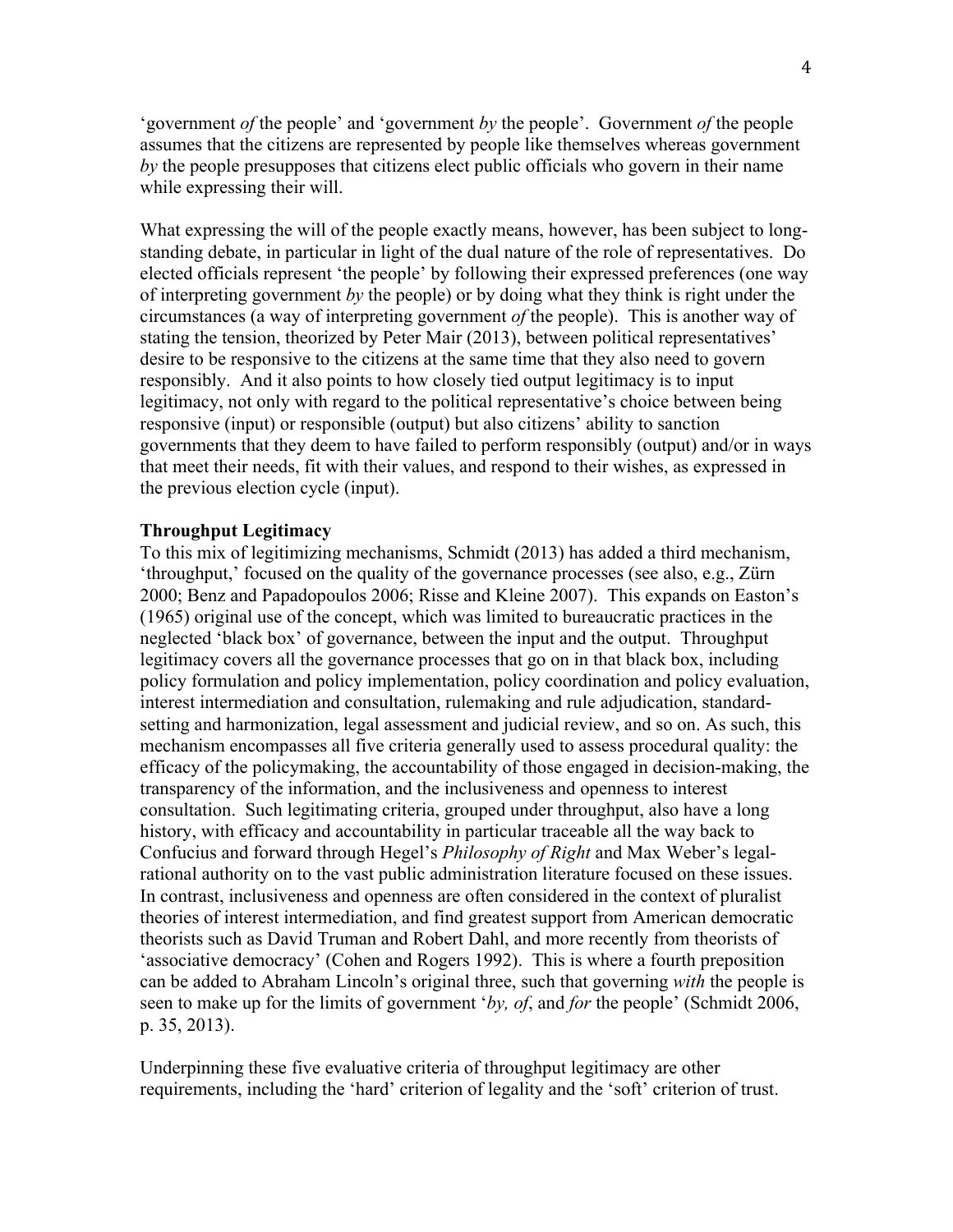Relevant actors generally need to be perceived to act legally within the rules and to inspire trust in those with whom they engage, such that they are believed to act with integrity and without bias so as to ensure equal and open access in governance while meeting expected ethical and moral standards as well as legal ones. Fairness, meaning enforcing the rules in such a way as to apply equally and appropriately to all, is also a key component, and another defining attribute of legitimacy (Franck 1995). As a result, central to throughput legitimacy are expectations about the qualities necessary to policymakers, which can be summarized by such buzzwords as trustworthiness, integrity, fairness, impartiality, and credibility. Competence, of course, is also a requirement, linked to efficacy, as is respecting citizens' democratic prerogatives, for example, by not being oppressive or biased in applying the rules or closed to citizen involvement in the decision-making process.

But however important throughput legitimacy is for governance processes, it is never enough to guarantee any overall sense of legitimacy in citizens, for whom good policy output and/or sufficient political input are essential. Whereas input politics and output policy can be seen to involve trade-offs, in which more of the one may be seen to make up for less of the other (if it is indeed possible to separate the two—see Sternberg 2015), throughput does not interact with output and input in the same way. While weak citizen input may be seen to be offset by good policy output, and a lot of citizen input may legitimate a policy even if it is ineffective, even the highest quality throughput cannot compensate for either bad policy output or minimal input participation, however efficacious the rules, accountable the actors, or transparent, open, and accessible the process. In contrast, bad throughput—consisting of oppressive, incompetent, corrupt, or biased governance practices—is likely to undermine public perceptions of the legitimacy of EU governance, and it can even skew the politics and taint the policies (Schmidt 2013). Finally, within throughput legitimacy, the constituting criteria can also work at cross-purposes. Greater efficacy can endanger accountability or inclusiveness; transparency can reduce accountability or efficacy, and openness and inclusiveness may jeopardize efficacy or accountability—as will be illustrated below.

Throughput legitimacy, in short, should not be considered to be on a par with input and output legitimacy. It could even be considered a subordinate category of legitimacy (Steffek n/a). However good the quality of the processes—efficaciously carried out with accountability and transparency, inclusiveness and openness—throughput cannot substitute for either political input or policy output, while bad quality processes can irremediably harm them. Throughput legitimacy is nonetheless a key component of legitimacy, in particular in contexts of supranational governance such as the EU, where input politics is at many stages removed from policymaking, and thus diffuse, while the output policy results may be uncertain for some time, and in any case subject to interpretation.

Throughput legitimacy has long been one of the central ways in which EU institutional players have sought to counter claims about the poverty of the EU's input legitimacy and to reinforce claims to its output legitimacy (Héritier 1999). In so doing, such actors have operated under the assumption that good throughput may act as a kind of '*cordon*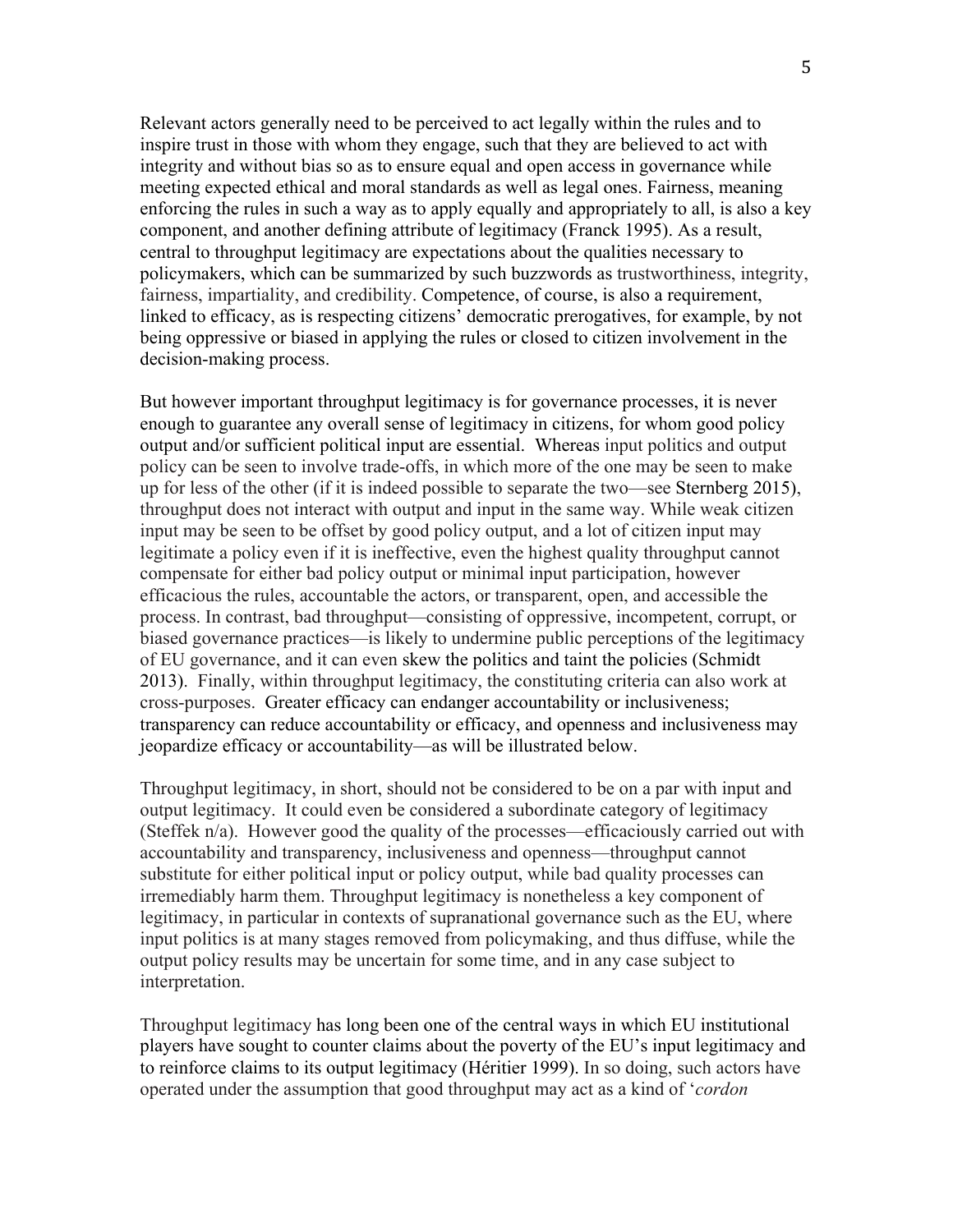*sanitaire'* for the EU, ensuring the trustworthiness of the processes and serving, thereby, as a kind of reinforcement or, better, reassurance, of the legitimacy of EU level output and attention to input (Schmidt 2013). While this focus on throughput has been no doubt beneficial, it has been no substitute for input or output legitimacy. Moreover, when problems with regard to throughput legitimacy have occurred, they have had major negative spillover effects with regard to input and output legitimacy. The most emblematic case of this is the scandal involving the Santer Commission, when charges of nepotism and abusive contracting led to its resignation in 1999.

Throughput legitimacy has also been in question more recently with regard to Eurozone governance. The Council has come in for criticism as a result of its intergovernmental monopoly on decision-making, dominated by Germany and other 'creditor' countries, largely because of its incompetence in crisis-management along with its lack of transparency and its perceived bias against 'debtor' countries (e.g., Fabbrini 2013; Matthijs and Blyth 2015). The Commission has been under attack for its inflexibility in 'governing by the rules and ruling by the numbers' of the European Semester between 2010 and 2012, especially by Southern European countries, and for its flexibility thereafter as it 'reinterpreted the rules by stealth,' in particular by Northern European countries (Schmidt 2015, 2016). Arguably most in question have been the institutions constituting the Troika (IMF, ECB, Commission, and the ESM), which have been faulted for their lack of accountability and transparency (Ban and Seabrooke 2017). At the height of the crisis, such institutions were about as far from representative democracy as one could go, and more like authoritarian imposition when it came to decisions about the deficit reductions and structural reforms required for countries in trouble in exchange for bailout funds (Joerges 2014; Kreuder-Sonnen 2017a).

Whatever the problems with throughput legitimacy, however, it has been one of the main ways in which supranational actors have sought to improve legitimacy, even if it is no cure for the problems of input or output legitimacy. In what follows, we therefore look more closely at the different criteria by which it is constituted.

#### *Assessing the EU's Deficits in Throughput Legitimacy*

Of the five criteria that make up throughput legitimacy, the first, efficacy, is primarily a technical standard, focused on the efficiency of policymaking. The remaining four constitute normative criteria of evaluation, including standards by which to assess the accountability of the policymakers and the transparency, inclusiveness and openness of the processes. But whether technical or normative, all five criteria are significant for EU throughput legitimacy not only with regard to how they are applied to governance processes but also in terms of how they may complement or contradict one another so as to enhance or reduce overall legitimacy.

#### **Efficacy**

Efficacy refers mainly to engaging in decision-making and proceeding with policy implementation in an efficient manner. Buzzwords include such phrases as 'stream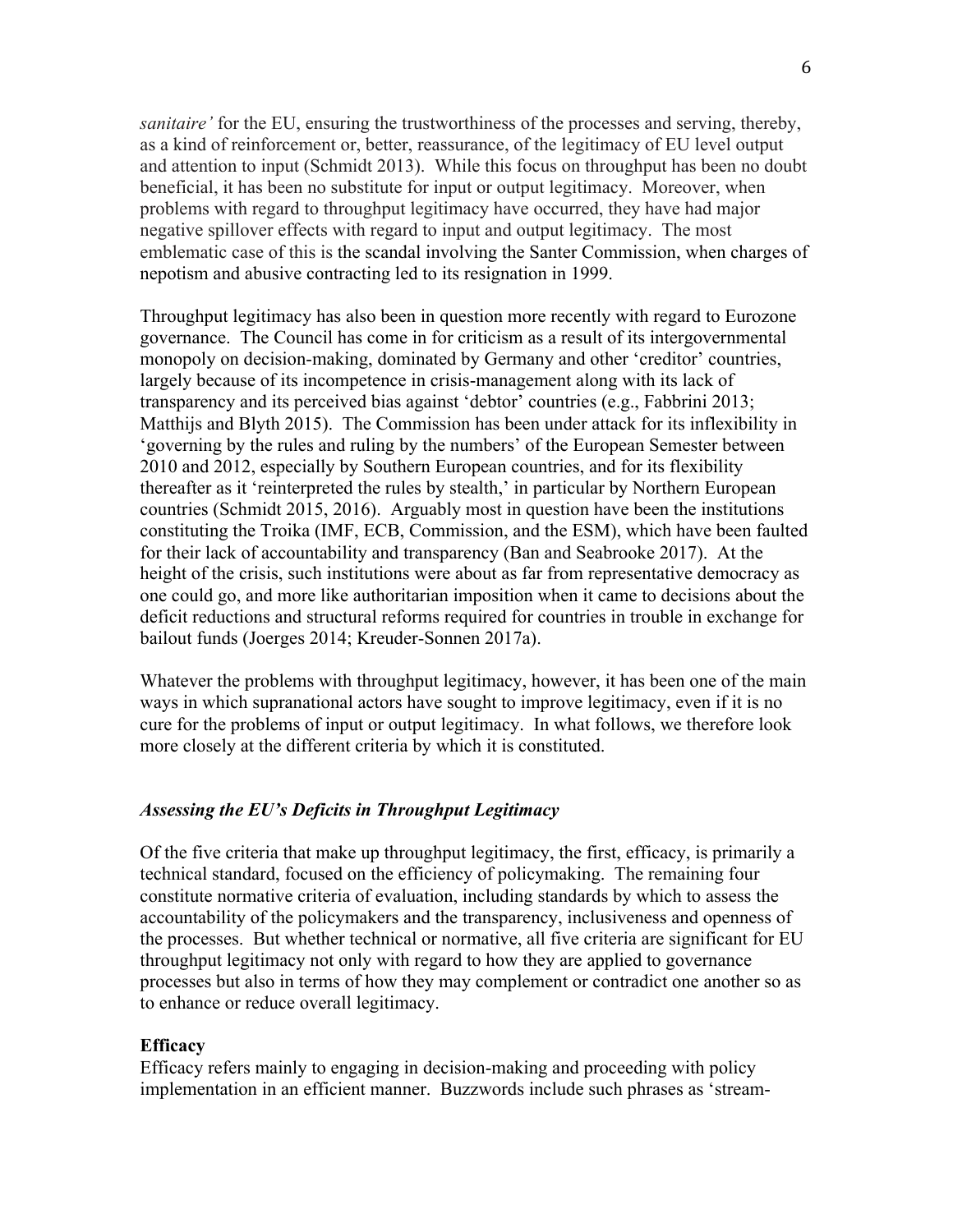lining operations' or modernizing practices. Efficacy has long been linked to considerations of the legitimacy of rulers, as a function of rulers' competence to rule, with incompetence contributing to delegitimization. As such, efficacy is most often conflated with output effectiveness. But there is a difference between processes that are carried out with efficacy, i.e., in an efficient and competent manner, and policies that are effective, i.e., that work. Although it is generally likely that efficacy in creating and administering policies will have a positive impact on their effectiveness, even inefficacious because long-drawn out decision-making or poorly administered implementation can nonetheless produce good policy outcomes, if the policies themselves prove effective. The inverse is also true, that however efficient the administrative processes, the resulting policies can prove ineffective, with bad results. Efficacy, then, is mainly about processing the job well, meaning proceeding in an efficient manner, whatever the outcomes.

Efficacy has been one of the principal concerns of EU institutional actors, as they have sought to enhance the governance processes through which input politics is transformed into output policies. This has involved seeking to improve the operating efficiency of the EU's many different modes of governance. For example, the co-decision mode (which includes the European Commission, the Council and the EP) has been made to function more efficiently through fast-track legislation via early agreements through interinstitutional meetings (called 'trilogues'). But this comes at the expense of transparency and accountability as well as to the detriment of input legitimacy, due to the shortcircuiting of parliamentary debate and the exclusion of the views of smaller party groupings (Héritier and Reh 2012).

In supranational governance as well, the EU has focused on improvements in efficacy. Periodic proclamations by the Commission that it will seek to cut red tape and streamline operations are instances of this, along with promises to simplify the procedures of the European Semester. Impact assessments, moreover, have since 2003 been another way of evaluating efficacy while trying to reinforce it by tying it to principles of accountability, transparency, inclusiveness, and openness—even if the Commission has often been more internally inclusive, through coordination across administrative units, than externally so, by bringing in external experts or being open to stakeholders and civil society (Bozzini and Smismans 2016).

Intergovernmental governance by the Council has also frequently been criticized for its lack of efficacy. The unanimity rule for treaties, which allows any member state to veto any agreement, can lead to delays, dilution or deadlock, along with sub-optimal outcomes. Although there are certainly good reasons related to input legitimacy to keep the unanimity rule (because it ensures that member-states can safeguard national preferences and autonomy), unanimity often frustrates goals and values related to output legitimacy—plus it is highly inefficient in terms of throughput efficacy. The serious problems with unanimity became apparent from the mid 2000s, once the Council doubled in size. This was exemplified by the myriad delays on the Lisbon Treaty (following the failure of the Constitutional Treaty following the French and Dutch referenda), and subsequently the increasing recourse to international agreements outside the treaties, in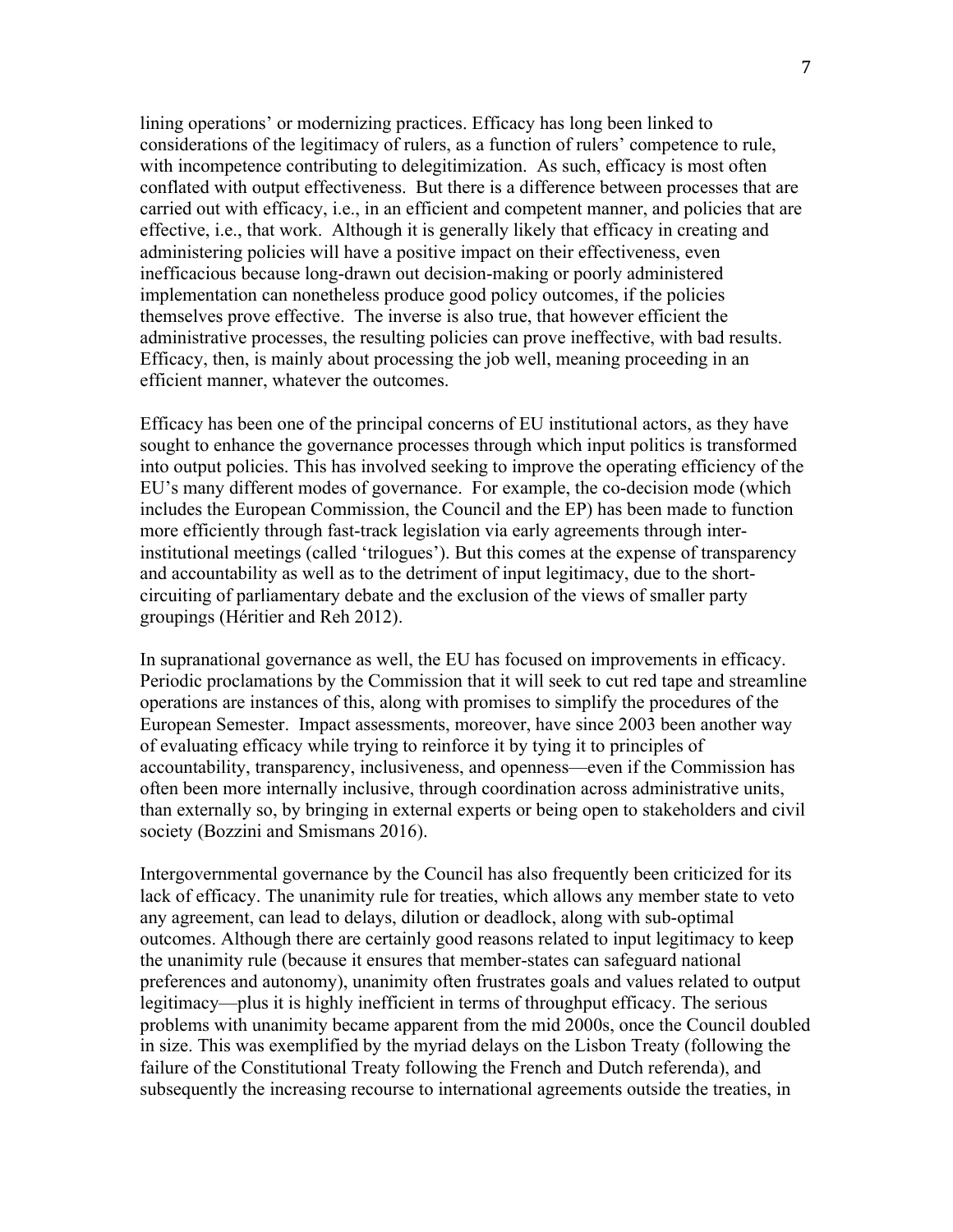particular during the Eurozone crisis. These are clear indications that the EU needs to find other ways of reaching binding agreements among the member-states, such as through supermajorities with opt-outs. Such problems with the EU's efficacy naturally also affect its accountability.

#### **Accountability**

Accountability is arguably the most important aspect of throughput legitimacy, at least judging by the attention paid to it (Bovens et al., 2014). Accountability is generally defined as rulers giving account of and being held to account for their actions. Both of these entail that rulers have the autonomy and discretion to carry out their duties, which can be used or misused (March and Olsen 1995, 152). Accountability is most often discussed in terms of the administrative activities of technical actors in non-majoritarian institutions, delegated agencies, and governmental administrations, but it also applies to political actors engaged in the processes of governance. In all cases, it means that actors can be held to account—by technical and political oversight bodies, or other forums—for what they do as they engage in processes of governance. But it also means that actors must give account of their actions in those self-same forums as well as to the public, and be judged accordingly. As such, accountability also requires relevant actors to provide information about their activities, to be open to discussion and deliberation about that information, and to be subject to (potential) rewards or sanctions (Bovens et al., 2008).

Such procedural accountability needs to be differentiated from what is often termed 'democratic' or political accountability, which refers to politicians being held accountable by their constituents for their levels of responsiveness to citizens' demands (input legitimacy) and/or their ability to deliver successful policies (output legitimacy) (e.g., Cashore 2002; Borowiak 2011; Crum and Curtin 2015; Wood 2015). In political accountability, the executive power-holder is expected to justify the exercise of power to a public forum, in the understanding that this serves the popular constituency (Bovens 2007, 450; Crum and Curtin 2015). This differs from procedural accountability, in which technical or political agents give account to private forums of experts or to public representative forums of how they processed executive decisions and are judged on the integrity and legality of how they executed their duties. As Majone (1998) specifies, because 'majoritarian standards' of (input) legitimacy are not appropriate for independent regulators, they require 'accountability,' which he place under the rubric of output legitimacy. In our approach it is a part of throughput legitimacy.

In the EU, accountability can generally be taken to mean that EU actors are judged on the standards they follow in policy formulation and implementation as they respond to participatory input demands and produce output policies (Harlow and Rawlins 2007). One dimension of this involves ensuring that policy-making processes meet standards of ethical governance with regard to lobbyists or civil servants (Cini 2014). Maintaining such standards has been a major focus of the Commission, in particular in the wake of the scandal and resignation of the Santer Commission in 2009. That said, the introduction of new accounting rules with much tighter controls on expenditure procedures, however necessary, have generally worked to the detriment of the Commission's efficacy, since it ended up creating massive inefficiencies in contracting and reporting (Héritier 2003).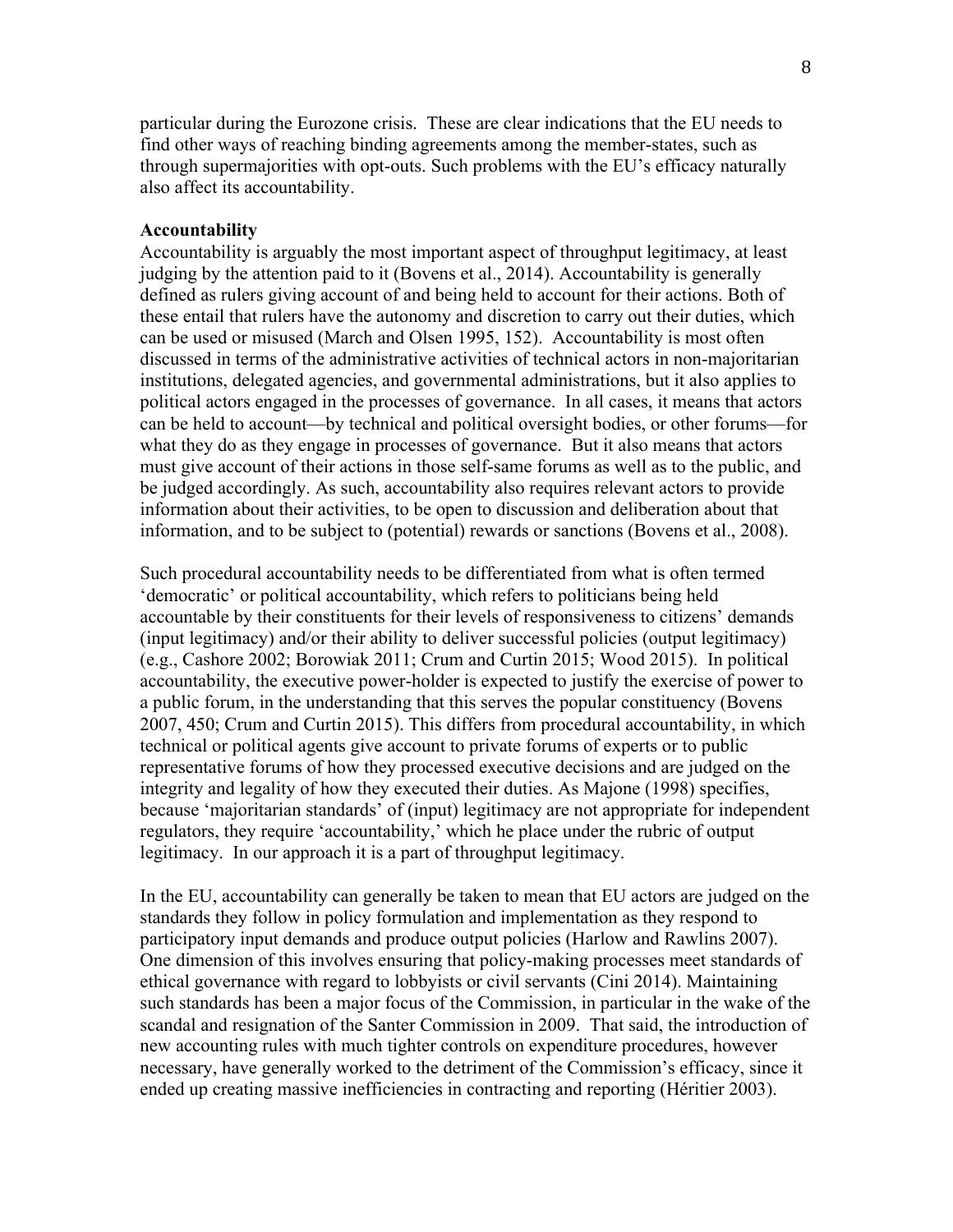EU accountability is also about actors 'giving account' of their actions, which means being subject to scrutiny by a specific forum, whether constituted by technical actors with special expertise in public administration or by political actors acting in a representative capacity for the citizenry at large, such as EU Commissioners or the ECB by the European Parliament (EP) (Bovens et al. 2010, p. 38). Technical actors are generally assumed to give account to specialized accountability forums, consisting of networks of experts who can provide 'objective'—meaning (social) scientific—assessments of the quality of their (throughput) activities and of the effective (output) performance of the resulting policies (Seabrooke 2014). But accountability may equally be established by forums made up of political actors, such as parliamentary bodies that 'take account' not only of the quality of technical actors' (throughput) activities and the effectiveness of their resulting (output) policies but also how such policies resonate with citizen values and the common interest. Accountability is not just about rendering accounts to specialized forums, however. It is also about making them public.

The ECB's accountability, for example, is generally seen to depend on passing scrutiny by the epistemic community of economists, banking experts, and other central bankers. But the ECB also sees itself as accountable to the EP, as the forum in which it is charged to explain its actions and to hear concerns raised by MEPs—although by mandate it does not have to listen (Braun 2017). That said, by mandate the ECB does not have to listen, and a more cynical view might suggest that the ECB uses the EP more as platform from which to explain and legitimate its actions to a wider audience. The Commission, moreover, has become more accountable to the EP over time, in particular ever since the Commission President has come represent the majority in the EP—although its various administrative units (directorate generals) are also subject to technical accountability forums. The EP itself, as a result, has slowly grown in importance as an accountability forum, although it remains weak. The EP continues to have relatively little influence over initiation of legislation, no connection to comitology, and little (albeit growing) connection to national parliaments (Héritier et al., 2015). Moreover, trade-offs among throughput legitimacy criteria are also in play. While any increase in the EP's oversight role over other EU actors would certainly in principle make decision-making more accountable, it could at the same time undermine efficacy by inserting (input) politics into the process, in particular were there to be more conflicts with the Council. In the end, it could even undermine accountability, given the tension between the European parliamentary groupings and national parties resulting from EP party aggregation (Rose and Borz 2013).

Finally, public accountability also demands that EU actors render accounts to the general public. This serves to build public understanding and trust in their work , to reinforce their authority, to achieve 'credible commitments,' and to ensure that the policy is accepted by the public as appropriate and justified (Cashore 2002; Schillemans 2011; Wood 2015). In consequence, they have recognized the need to develop communicative strategies on a daily basis in this 'mediatized' age (Hajer 2012). As a result of this, the media can also be seen to function as a kind of public 'accountability forum,' with agencies giving account to the media even as the media give account of those agencies'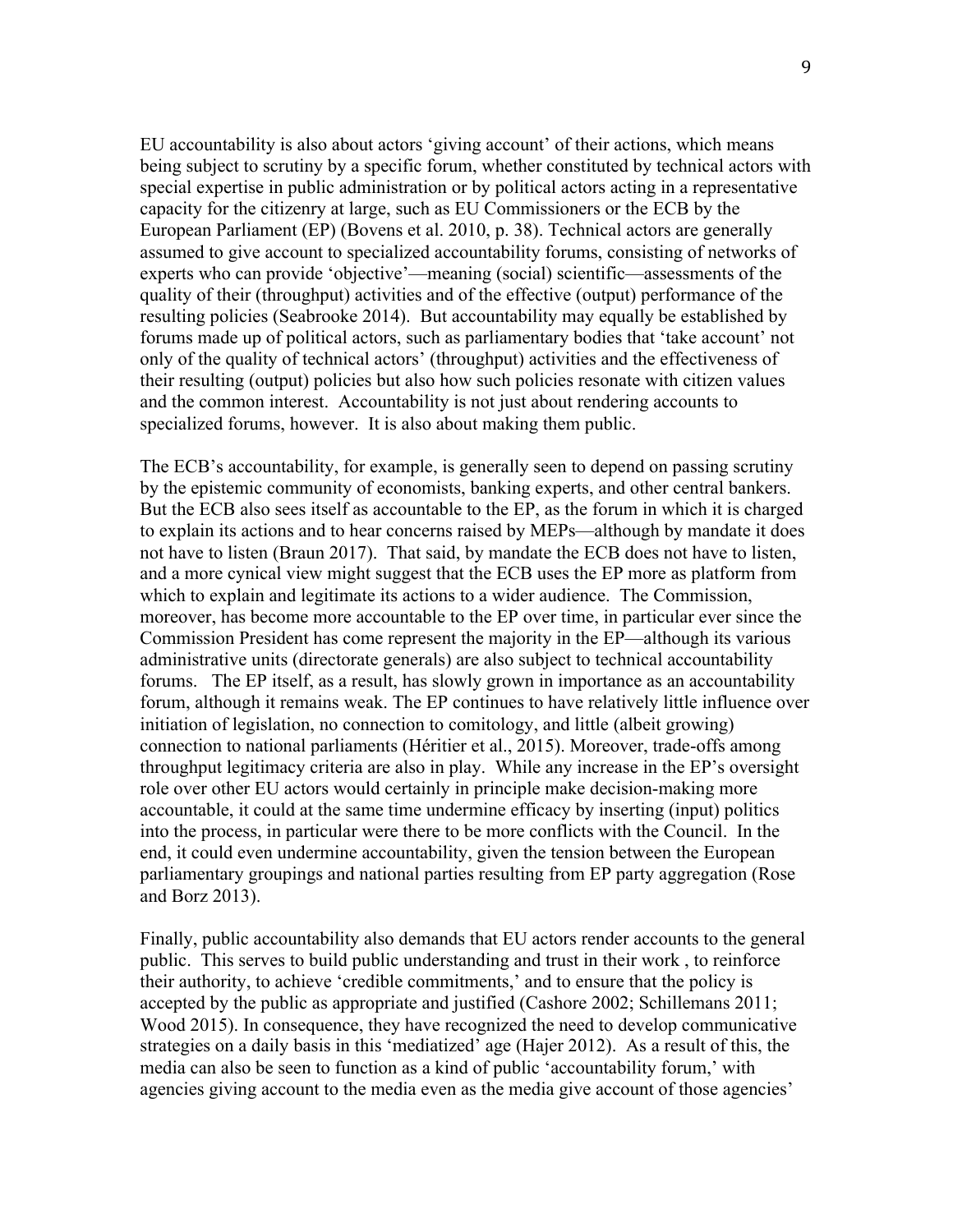regulatory activities to the public (Bovens 2007; Maggetti 2012). This arguably works best for technical agencies speaking on specialized issues—such as when Margot Wallstrom announces a state aid ruling that sanctions Ireland's special tax regime for Apple. But it may not work as well for the EU Commission on general questions because there is no EU wide media to which to give public account, while national media may take nationally colored views. But this is also where transparency comes in.

### **Transparency**

Transparency has long been seen as an accompaniment not only to (throughput) accountability but also to political (input) legitimacy, as a key component of any free society, related to citizens' rights to know and governments' obligation to share information about all aspects of public life. It sits at the very heart of how citizens hold their public officials accountable, and thus is closely linked to accountability. In transnational democracy, moreover, transparency can equally be seen as a component of citizen empowerment (Smith 2012), with the goal of improving public services or reducing corruption and clientelism. But transparency can also have a regulatory function, by serving to tame undue private power, with public officials mandating public disclosures about private companies' products and practices such that citizens have the requisite information to press for corporate social responsibility and performance (Kosack and Fung 2014). In the EU, both senses of transparency are operative, since EU officials seek to make their own actions and publications more transparent while demanding the same of all entities that do business in the EU.

In the EU, transparency generally refers to the availability of provisions ensuring that citizens and political representatives have access to information about governance processes and that decisions as well as decision-making processes in formal institutions are public (Héritier 2003). This is to enable the public to monitor the processes, with wide access to documents by any feasible and accessible means, with few exceptions (Hillebrandt et al 2014)*.* In practice, this means checking on how well the public can examine the integrity and accountability of the EU actor itself as well as the functioning of inter-institutional oversight relations (e.g., Braun 2017, Ban and Seabrooke 2017).

The Commission has attempted to ensure general transparency by providing increasing access to the mountains of EU documents and materials for the media and interest groups as well as to the general public through the internet and the development of egovernment—although the massive volume of EU-generated information has also led to information overload and thus, perversely, less transparency (Héritier 2003). Access to information, however much, does not ensure that citizens will automatically gain insight and knowledge about the proceedings. And more information is not always better, since it is easier to lose any sense of what is important and what is not.

Even though transparency has been an increasing focus of EU actors more generally, there are many instances of a lack of transparency. For example, the European Stability Mechanism (ESM), which acts as a lender of last resort in conjunction with the ECB, argues that if it made the reasons for its investment decisions public, the markets would be the greatest beneficiaries, to the disadvantage of the member-state receiving ESM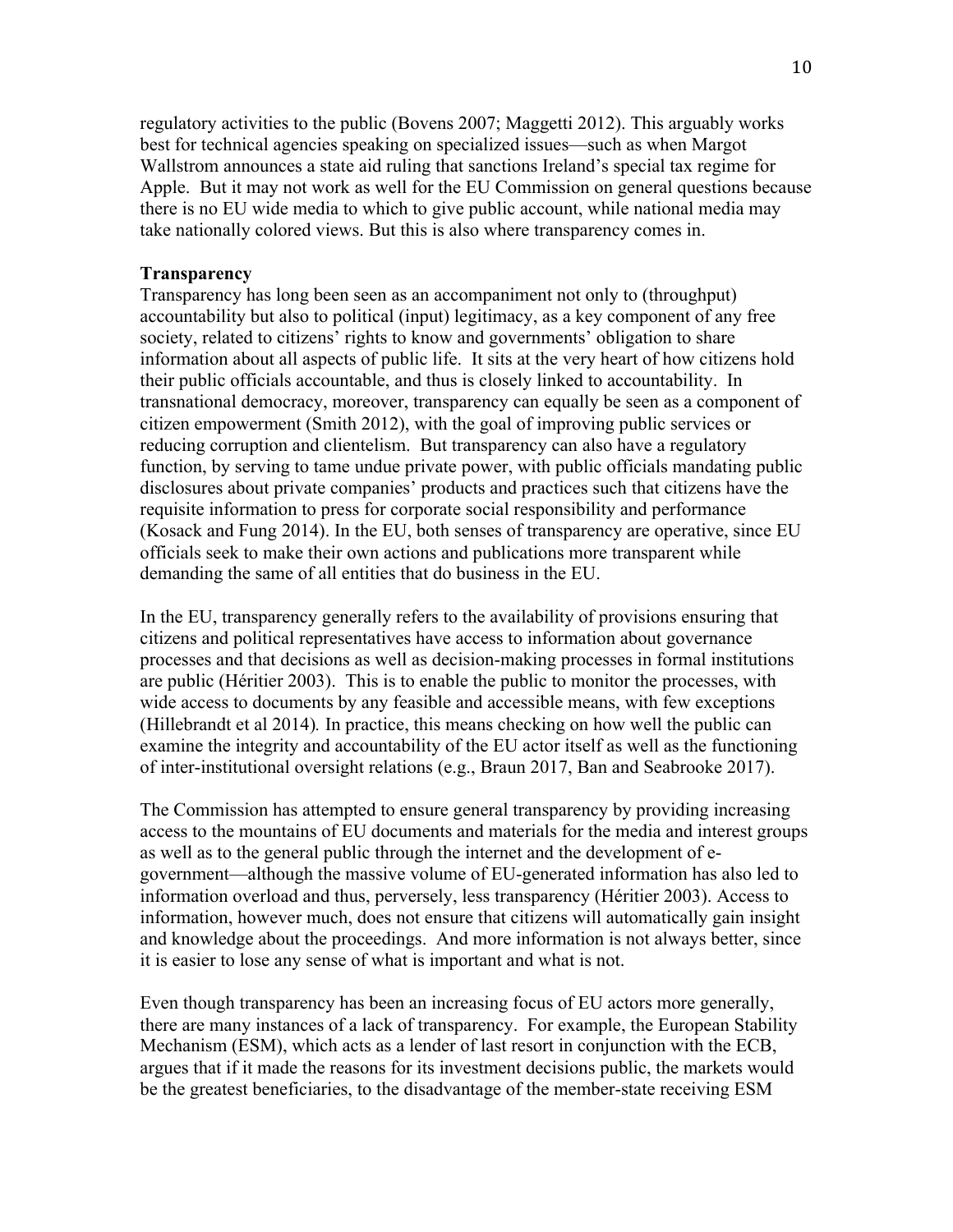support (Ban and Seabrooke 2017). In this case, considerations of output legitimacy meaning good performance—appear to win out over the search for throughput legitimacy via transparency.

Transparency can also clash with efficacy, in particular in negotiation settings (e.g., Stasavage 2004). In Council meetings, for example, secrecy—meaning the lack of transparency—has been linked to greater efficacy, since it helps member-state officials clinch agreements that would not be possible if national publics knew about their officials' specific compromises, and enables fruitful side-deals (Naurin 2007). Conversely, where more public debate is mandated in the co-decision process, negotiations often end up taking place over lunch or in the corridors, to the detriment of accountability as well as transparency, whether in the Council or the EP (Novak 2013).

For legitimation, then, much depends upon the reasons for the secrecy, and whether it is necessary in order to ensure against worse consequences, or instead to hide problematic decisions. In the Eurozone crisis, as Kreuder-Sonnen (2017b) argues, there is a difference between secrecy as crisis management in a 'reactive/defensive mode' and secrecy as crisis exploitation in an 'active/offensive mode,' where those in authority benefit from opacity to gain executive discretion and adopt policies that would have otherwise not have been possible. An example of defensive crisis management could be seen in the ECB's moving closer to acting as a lender of last resort, to 'save the euro' (Braun 2017). An example of crisis exploitation is best illustrated by the Eurogroup in the various Greek bailout negotiations, where the ability of Eurogroup finance ministers to act in secrecy enabled 'creditor' country ministers to wrest much more out of Greece than they would have been able had they had to make their positions public (Kreuder-Sonnen (2017b). As an added factor, the opaqueness of the Eurogroup's decision-making on Greece, when they act in their capacity as the board of governors of the ESM, also reduces their accountability, since as an informal body they give accounts of their actions to no one (Ban and Seabrooke 2017).

#### **Inclusiveness and Openness**

Transparency as well as accountability can also be linked to the final criterion of throughput legitimacy, concerning governance processes' openness and inclusiveness. Openness means that the political and technical actors involved in creating and/or implementing policies are willing to engage with any and all of those members of the public—mainly organized in groups of citizens—desirous of having a say with regard to the policies in which they are most interested. Inclusiveness means that they are open to all such groups, and bring them in in such a way as to ensure balance in their representation.

Admittedly, it may sometimes be difficult to distinguish between citizen activities that serve the function of political representation (input) versus ones that serve a function of procedural 'representation' (throughput). The former is related to the expression of political preferences and judged on the basis of whether interest groups adequately and appropriately represent the interests of the citizens for whom they claim to speak. The latter is related to accessibility, and judged on the basis of whether interest groups are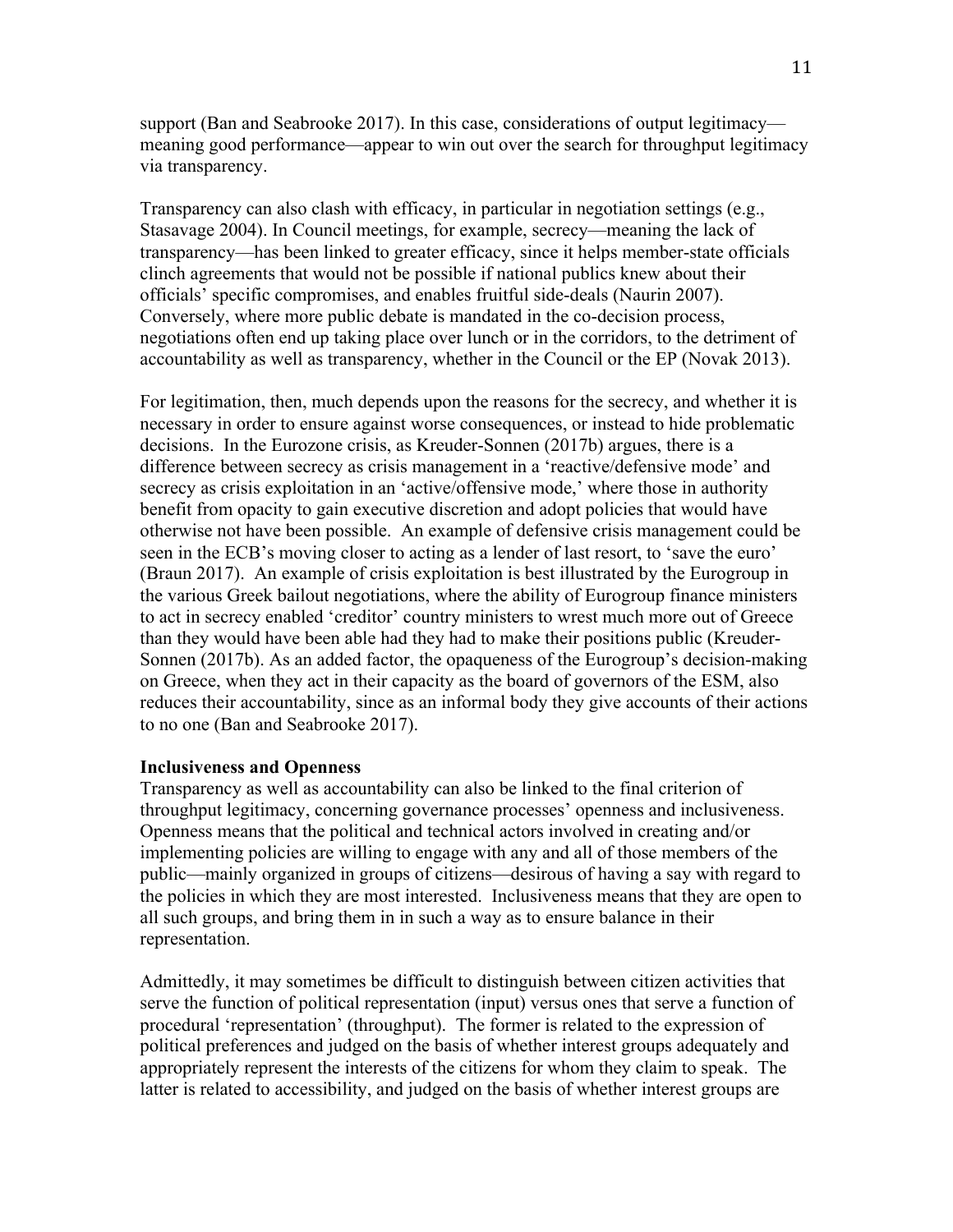adequately and fairly represented in policymaking, with every effort made to provide for a diversity of opinion. There is little question that the expression of political preferences by interest groups through, say, letter-writing campaigns or lobbying in order to put issues on the political agenda and/or to influence the electoral process, involves input legitimacy, just as do social movements' protests in the street. In the legislative process, however, the differentiation between input and throughput related activity is less clearly demarcated, since both may be involved in any given set of actions. Interest group participation in policy formulation, implementation, and rulemaking may on the one hand appear as political input-related activity, for example, when interest groups represent their constituencies' interests through testimony in committee meetings and hearings. But such participation may on the other hand be seen as more generally part of procedural throughput-related activity, when interest groups and experts are invited to attend closed meetings to help in the policy formulation or rule-making processes, not just because of their ideas or the interests they represent but because of how they serve to balance the ideas and interests being represented.

Problems with regard to inclusiveness and openness come from the nature of intermediation, whether understood in terms of political or procedural representation. These include unequal access, differentials in power and influence, corruption related to the trading of favors, client politics, lack of accountability and the dangers of agency 'capture' by special interests—as famously elaborated for US pluralist processes of intermediation by James Q. Wilson (1980; see also Carpenter and Moss 2013).

The EU has its own version of pluralism. In the EU, governance *with* the people through pluralist-type consultation comes mainly through co-decision-making, and was initially focused mainly on the technical agents of the Commission (Schmidt 2006, Ch. 3). This has changed with the increasing powers of the EP in co-decision, as lobbying MEPs has been a veritable growth industry (e.g., Coen and Richardson 2009). Moreover, rather than competition among interests, following the norm of the US, the Commission has fostered cooperation, with the rules of the game demanding that participants gain and maintain credibility as trusted actors providing accurate technical information (Coen 2008; Coen and Richardson 2009).

The EU has deliberately encouraged such pluralism as a way of counterbalancing the paucity of governance *by* or *of* the people through political participation and citizen representation. The Commission in particular has done much to attempt to right the balance in access and influence among organized interests representing business versus those representing unions or public interest organizations (Greenwood 2007; Pianta 2013), sometimes even being instrumental in bringing in underrepresented interest groups (e.g., of women and consumers) at the EU level. But be this as it may, access and inclusiveness remain debatable (Kröger 2008), in particular given the difficulties of transnational mobilization (Della Porta 2009). Much has yet to be done to strengthen and redesign the existing elements of participatory democracy, as anchored in the constitutional framework of the Union (Kamlage and Nanz 2017).

Ensuring inclusiveness and openness also has spillover effects on other aspects of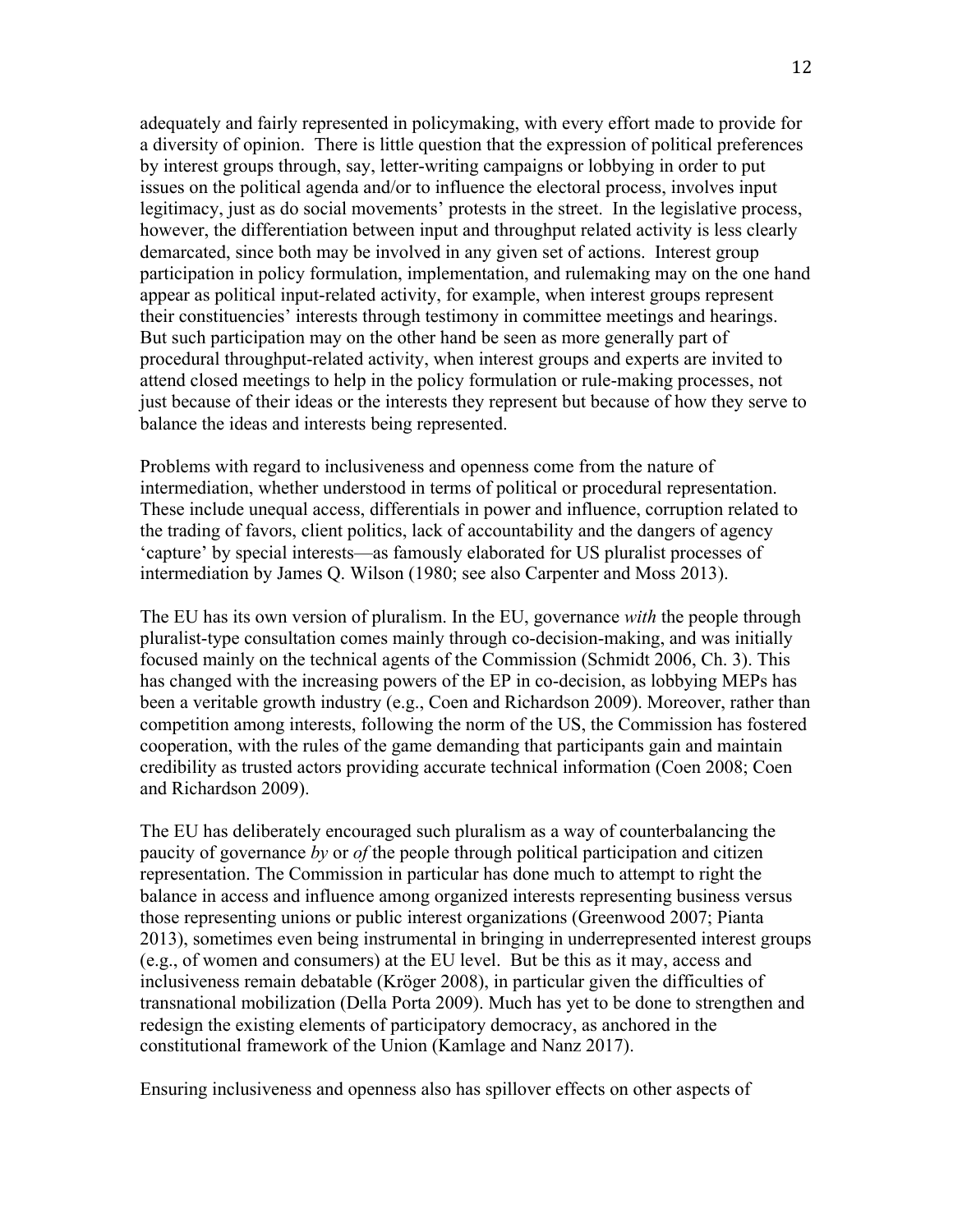throughput legitimacy. For one, ensuring greater openness to interest participation serves to improve transparency, mainly through the provision of more information on rules and procedures as well as through procedural requirements for active participation by a broad range of stakeholders in regulatory decision-making (Sabel and Zeitlin 2010: 18–20). Inclusiveness and openness also improve accountability, by promoting deliberative procedures that are designed to ensure that citizens' community power is adequately channeled in societal and administrative decision-making (Bekkers and Edwards, 2007, p. 53).

Eurozone economic governance during the crisis has posed special problems with regard to openness and inclusiveness, in particular for organized labor in light of the European Semester, which empowered the European Commission to prescribe labor market policies and sanction non-complying governments. This resulted in a situation in which the EU, rather than dealing with the conflicts between business and labor at the supranational level through inclusive negotiation, "nationalizes social conflicts" through country-specific recommendations, corrective action plans, and sanctions that pushed wage deflation and labor market deregulation (Erne 2015). In other words, in the Euro regime, national 'authoritarian' imposition in cases of countries in conditionality programs replaced EU level inclusiveness with regard to labor.

#### *Conclusion*

The concept of throughput legitimacy is a useful and necessary accompaniment to output and input legitimacy, but not a substitute. It focuses on the quality of policymaking, in order to reinforce peoples' trust that the rules are being following fairly, in the spirit as much as the letter of the law, in ways that are responsive to citizens' input demands while ensuring the best possible policy outputs. Perceptions of illegality or unfairness, which lead to a loss of trust serve to endanger the EU's throughput legitimacy and, in turn, its input and/or output legitimacy. But good governance (throughput) cannot make up for failures to respond to citizens' expressed demands (input) or to produce effective outcomes (output). The overall question with regard to the EU's throughput legitimacy, in the end, is whether it ensures the seamless flow of input to output as part of a governing system that acts both responsively (input) and responsibly in ways that produce good outcomes (output) efficaciously via accountable and transparent processes that are also inclusive and open (throughput). In short, the answer to the question: does the EU have a throughput deficit is inextricably tied up to the question of whether it has an input and/or output deficit. Since the Eurozone crisis, we probably have to answer 'yes' to all three deficits. This raises the question of whether the EU is itself democratically legitimate—but the answer to that requires another, even longer essay.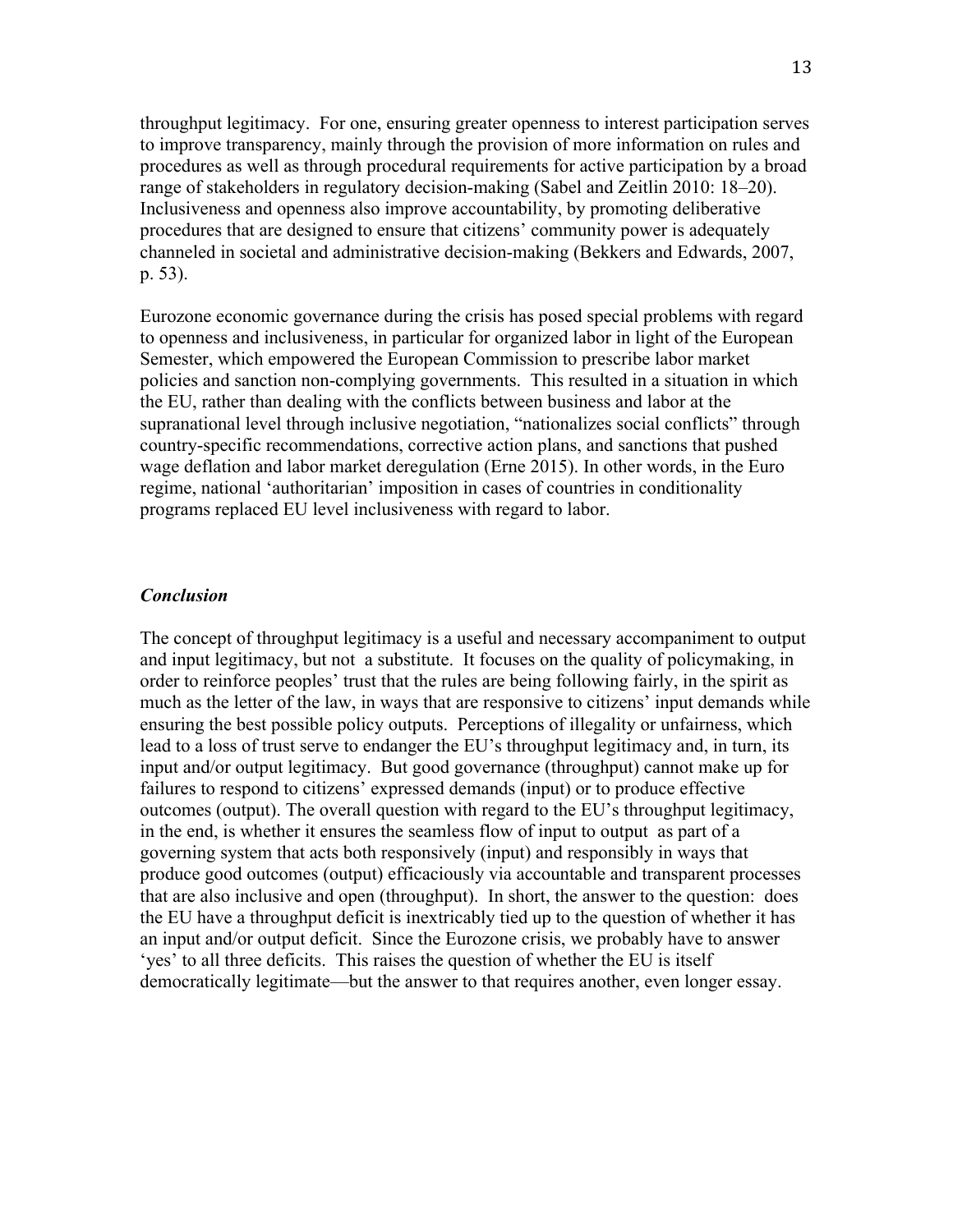#### **References**

- Ban, Cornel and Seabrooke, Leonard .2017. 'From Crisis to Stability: How to Make the European Stability Mechanism Transparent and Accountable'. Report for Transparency International EU, Brussels.
- Beetham, D. and Lord, C. (1998) *Legitimacy and the European Union* London: Longman
- Bekkers, V. and Edwards, A. (2007) 'Legitimacy and Democracy', in: V. Bekkers, G. Dijkstra, A. Edwards, M. Fener (eds.) *Governance and the Democratic Deficit*, Hampshire: Aldershot.
- Benz, A. and Papadopoulos, Y. (2006) *Governance and Democracy*, London: Routledge.
- Bickerton, C. 2012. *European Integration: From Nation States to Member States Oxford:* Oxford University Press
- Borowiak, Craig (2011) *Accountability and Democracy* New York: Oxford University Press
- Bovens, Mark (2007), 'Analysing and assessing accountability: a conceptual framework', European Law Journal 13: 447–468.
- Bovens, Mark, Goodin, Robert E., and Schillemans, Thomas, eds. (2014) *The Oxford Handbook of Public Accountability* Oxford: Oxford University Press
- Bovens, Mark, Schillemans, Thomas, and 'T Hart, Paul .2008. 'Does Public Accountability Work? An Assessment Tool', *Public Administration* 86, 1: 225-242.
- Bozzini, Emanuela and Smismans, Stijn (2016) 'More Inclusive European Governance through Impact Assessments' *Comparative European Politics* 14 (1): 89-106.
- Braun, Benjamin (2017) 'Two Sides of the Same Coin? Independence and Accountability of the European Central Bank'. Report for Transparency International EU, Brussels.
- Carpenter, Daniel and David A. Moss, eds. 2013. *Preventing Regulatory Capture* New York: Cambridge University Press.
- Cashore, B. 2002. 'Legitimacy and the Privatization of Environmental Governance', *Governance*, 15, 4, 503–29.
- Cini, Michelle (2014) 'Institutional Change and Ethics Management in the EU's College of Commissioners', *British Journal of Politics and International Relations,* 16 (3): 479-494
- Coen, D. (2008) *EU Lobbying* London: Routledge.
- Coen, David and Richardson, Jeremy (2009) *Lobbying in the European Union.* Oxford: Oxford University Press.
- Cohen, J. and Rogers, J. (1992). 'Secondary Associations and Democratic Governance', *Politics and Society* 20 (4), 391–472.
- Crum, Ben and Curtin, Deirdre (2015) "The Challenge of Making European Union Executive Power Accountable" in *The European Union: Democratic Principles and Institutional Architectures in Times of Crisis*, ed. Simon Piattoni Oxford: Oxford University Press
- Della Porta, Donatella (ed.) (2009) *Democracy in Social Movements* Basingstoke: Palgrave Macmillan.

Easton, David. (1965) *A Systems Analysis of Political Life* New York: Wiley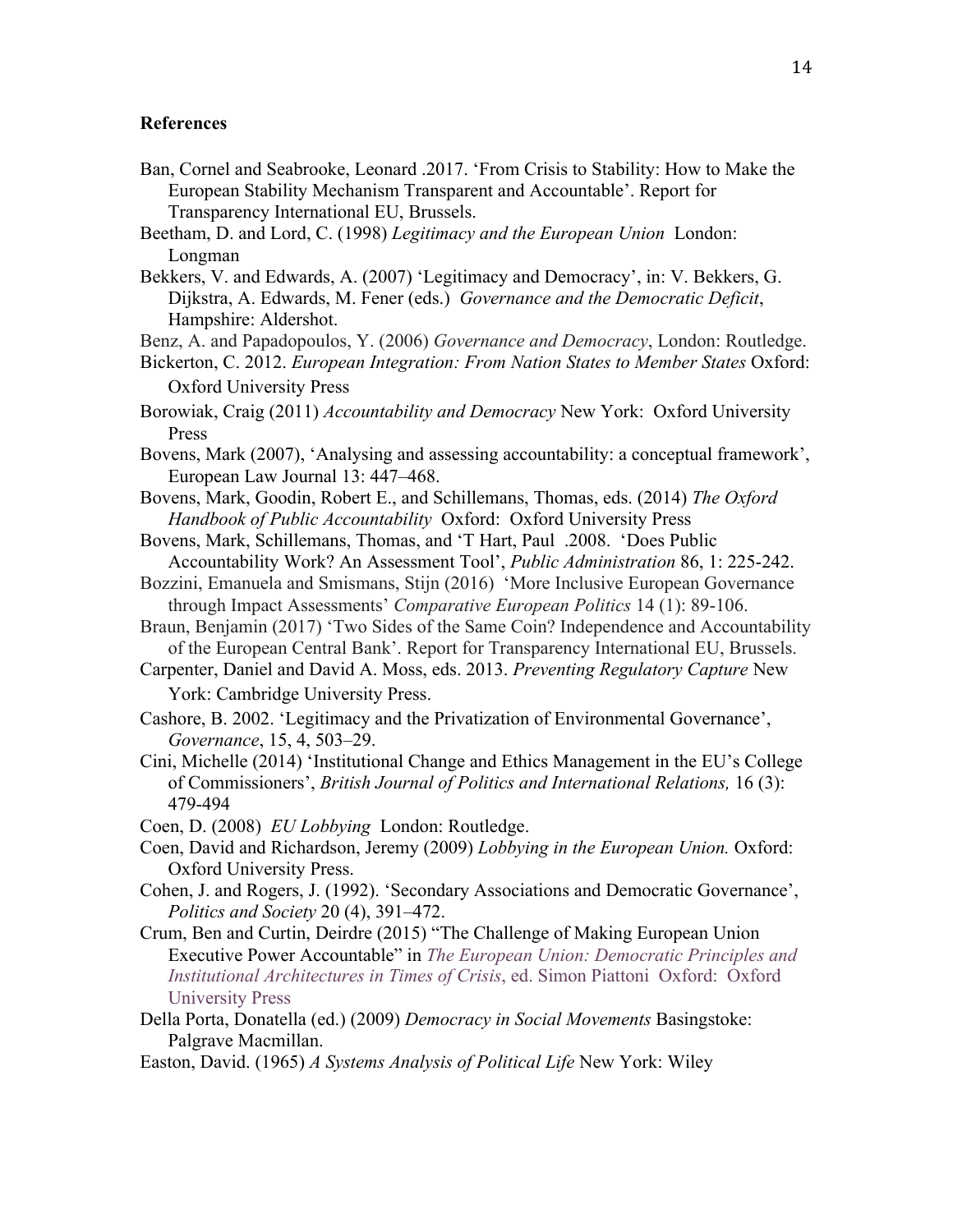- Erne, Roland (2015) "A supranational regime that nationalizes social conflict: Explaining European trade unions' difficulties in politicizing European economic governance," *Labor History* 56:3, 345-368
- Fabbrini, Sergio. (2013). "Intergovernmentalism and its limits," *Comparative Political Studies* vol. 46 no. 9: 1003-1029.
- Follesdal, A. (2006) 'The Legitimacy Deficits of the European Union', *Journal of Political Philosophy* Vol. 14, No. 4, pp. 441-68.
- Franck, Thomas (1995) *Fairness in International Law and Institutions* New York: Oxford University Press.
- Greenwood, J. (2007) 'Organized Civil Society and Democratic Legitimacy in the European Union', *British Journal of Political Science* 37: 2: 333-357
- Hajer, M. 2012. 'A Media Storm in the World Risk Society', *Critical policy studies*, 6(4), 452-464
- Harlow, C. and Rawlings, R. (2007). 'Promoting Accountability in Multi-Level Governance', *European Law Journal* 13 (4), 542—562.
- Héritier, A. (1999) *Policy-making and Diversity in Europe: Escape from Deadlock* Cambridge: Cambridge University Press
- Héritier, A. (2003) 'Composite democracy in Europe. The role of transparency and access to information', *Journal of European Public Policy* 10 :5: 814–33.
- Héritier, A. and Reh, C. (2012) 'Codecision and its Discontents,' *West European Politics* 35, 5: 1134-1157
- Hillebrandt, Maarten Zbigniew, Deirdre Curtin, and Albert Meijer. (2014) "Transparency in the EU council of ministers," *European Law Journal* 20.1:
- Hix, S. 2008. *What's Wrong with the European Union and how to fix it* Cambridge: Polity Press.
- Joerges, Christian. 2014. "Three Transformations of Europe and the Search for a Way Out of Its Crisis." In Joerges, Christian, and Carola Glinski, eds. *The European Crisis and the Transformation of Transnational Governance. Authoritarian Managerialism Versus Democratic Governance.* Oxford: Hart Publishing.
- Kamlage, Jan-Hendrik, and Patrizia Nanz. "Crisis and participation in the European Union." *Global Society* 31.1 (2017): 65-82
- Keohane, R. and Hoffmann, S. 1991.*The New European Community* Boulder: Westview Press.
- Kneip, Sascha and Merkel, Wolfgang (n/a) 'The Idea of Democratic Legitimacy.' Unpublished manuscript.
- Kosack, Stephen and Fung, Archon (2014) "Does Transparency Improve Governance?" *Annual Review of Political Science* 17: 65-87
- Kreuder-Sonnen, Christian (2017a) 'International authority and the emergency problematique', Paper prepared for the ISA Annual Convention, Baltimore, 22-25 February.
- Kreuder-Sonnen, Christian (2017b) 'Active and reactive secrecy in European crisis politics', Paper prepared for the Workshop 'The politics of secrecy in Europe', Munich, 2-3 March.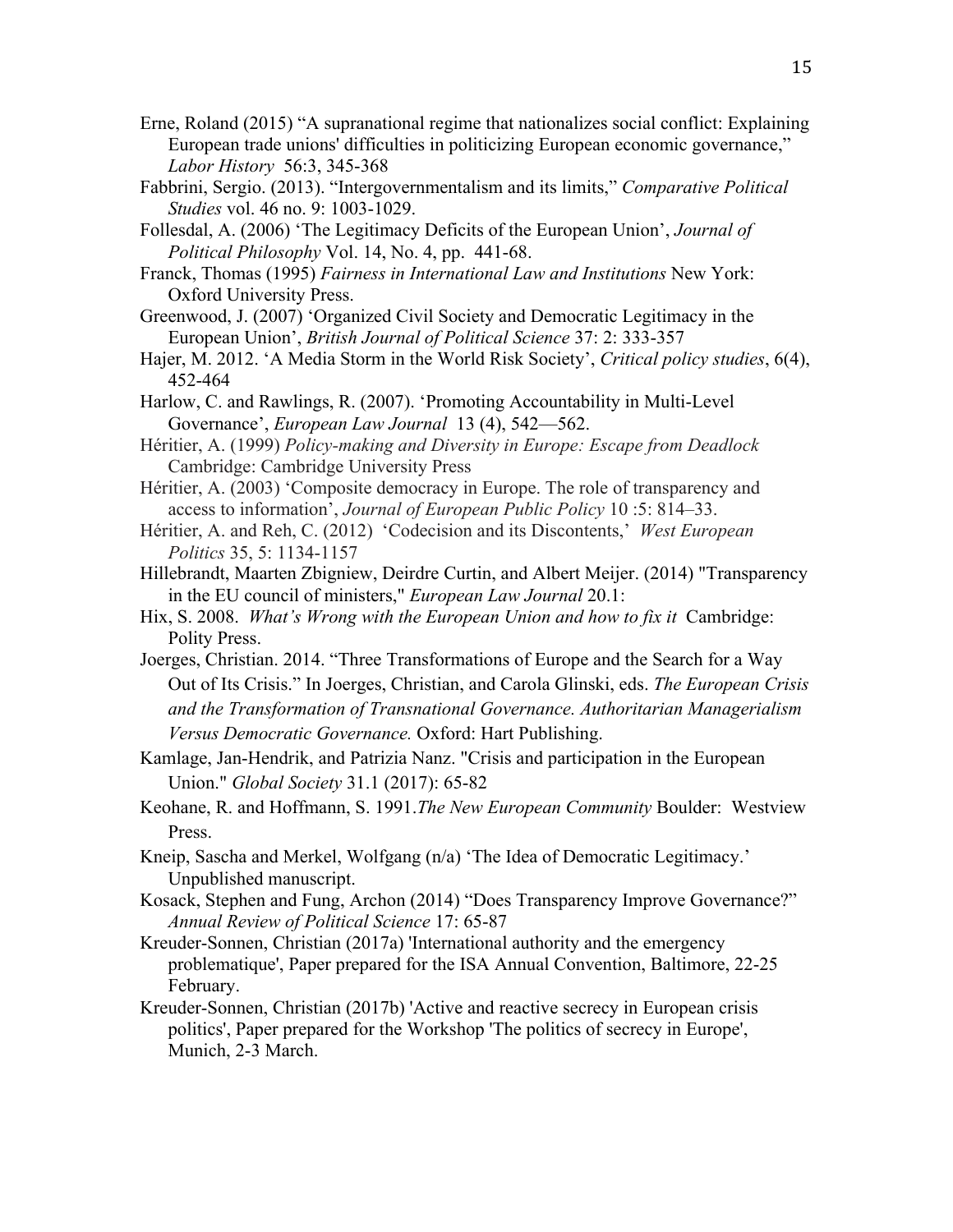- Kröger, S. (2008) 'Nothing but Consultation: The Place of Organized Civil Society in EU Policy-making across Policies', *European Governance Papers (EUROGOV)* No. C-08-03
- Maggetti, Martino (2012) "The Media Accountability of Independent Regulatory Agencies," *European Political Science Review* 4 (3): 385-408
- Mair, Peter (2013). *Ruling the Void* London: Verso.
- Majone, G. (1998) 'Europe's "Democratic Deficit": The Question of Standards', *European Law Journal,* 4 (1), 5-28
- March, James and Olsen, Johan (1995) *Democratic Governance*. New York: Free Press
- Matthijs, Matthias and Mark Blyth, eds. (2015), *The Future of the Euro*, New York:

Oxford University Press

- Moravcsik, A. (2002). Reassessing legitimacy in the European Union. *JCMS: journal of common market studies*, *40*(4), 603-624.
- Naurin D (2007) *Deliberation Behind Closed Doors. Transparency and Lobbying in the European Union.* Colchester: ECPR Press.
- Novak, Stéphanie (2013) 'The Silence of Ministers: Consensus and Blame Avoidance in the Council of the European Union' *Journal of Common Market Studies* 51 (6): 1091–1107
- Pianta, Mario. "Democracy lost: The financial crisis in Europe and the role of civil society." *Journal of Civil Society* 9.2 (2013): 148-161
- Risse, T. and Kleine, M. (2007) 'Assessing the Legitimacy of the EU's Treaty Revision Methods', *Journal of Common Market Studies* 45(1), 69-80
- Rose, Richard and Borz, Gabriella (2013) "Aggregation and Representation in European Parliament Party Groupings," *West European Politics* 36 (3): 474-497
- Sabel, C. F. and Zeitlin, J. (2010) Experimentalist Governance in the European Union: Towards a New Architecture. Oxford: Oxford University Press.
- Scharpf, Fritz W. (1999) *Governing in Europe* (Oxford: Oxford University Press).
- Scharpf, Fritz W. (2014). 'Political Legitimacy in a Non-optimal Currency Area.' In Olaf Cramme, and Sara B. Hobolt, eds. *Democratic Politics in a European Union under Stress*. Oxford: Oxford University Press.
- Schillemans, T. 2011. 'Does Horizontal Accountability Work?', *Administration & Society*, 43, 4, 387–416.
- Schmidt, Vivien A. (2006) *Democracy in Europe.* Oxford: OUP.
- Schmidt, V. A. (2013). Democracy and legitimacy in the European Union revisited: Input, output and 'throughput'. *Political Studies*, *61*(1), 2-22.
- Schmidt, V. A. (2015) "Forgotten Democratic Legitimacy: 'Governing by the Rules' and 'Ruling by the Numbers' in *The Future of the Euro* co-edited by Matthias Matthijs and Mark Blyth. New York: Oxford University Press.
- Schmidt, Vivien A. (2016), 'Reinterpreting the Rules 'by Stealth' in Times of Crisis: The European Central Bank and the European Commission', *West European Politics* 39 (5): 1032-1052
- Schmitt, Hermann and Thomassen, Jacques (1999) *Political Representation and Legitimacy in the European Union* Oxford: Oxford University Press
- Seabrooke, Leonard (2014) 'Epistemic arbitrage: transnational professional knowledge in action', *Journal of Professions and Organization* 1(1): 49–64